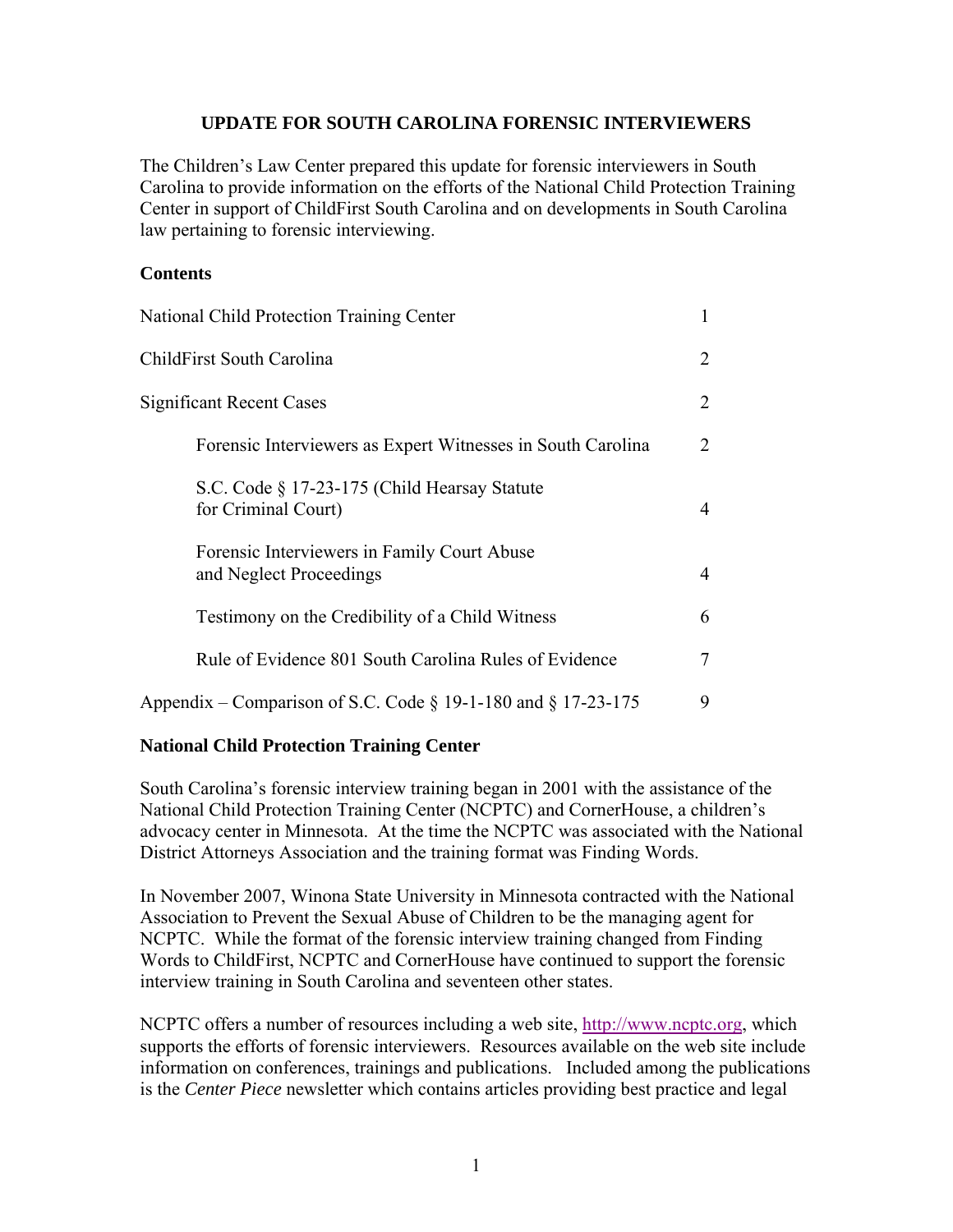update information to assist and support the efforts of forensic interviewers. *Center Piece* is available for downloading at the NCPTC web site.

Also located on the NCPTC web site is an article written by Victor Vieth, Director of the NCPTC. The article provides a proposed framework for credentialing forensic interviewers. It includes a discussion of proposed underlying principles as well as specific proposed credentialing standards. Forensic interviewers should read the article and should begin the discussion of credentialing standards and of meeting credentialing standards should they be adopted in the future.

NCPTC also has a training complex located at Winona State University. The complex is designed for hands-on training for professionals committed to ending child abuse; and it is also designed to handle conferences. The complex has five moot courtrooms, four forensic interview rooms, a specialized classroom designed for training on-line crimes against children, and a "mock house" for simulation training in child abuse investigations. NCPTC plans to host up to fifteen training sessions and conferences annually at the training complex.

## **ChildFirst South Carolina**

In January 2009, the forensic interview training program for South Carolina, formerly known as Finding Words South Carolina, was renamed ChildFirst South Carolina. The Children's Law Center in coordination with the Assessment and Resource Center of Richland County conducts ChildFirst South Carolina training. Participants include solicitors, law enforcement officers, child protection case workers, and children's advocacy center workers who conduct multidisciplinary team investigations of child abuse. From the beginning of South Carolina's program in 2001 through the April 2009 training, South Carolina has trained 617 professionals as forensic interviewers including:

- 183 children's advocacy center workers
- 201 DSS case workers
- 195 law enforcement officers
- 38 solicitors

Training schedules, registration information, and registration forms are available on the Children's Law Center web site, http://childlaw.sc.edu, link to training and then to ChildFirst South Carolina.

## **Significant Recent Cases**

## **Forensic Interviewers as Expert Witnesses in South Carolina**

In *State v. Douglas*, 626 S.E.2d 59 (S.C. Ct. App. 2006) *affirmed in part, reversed in part*,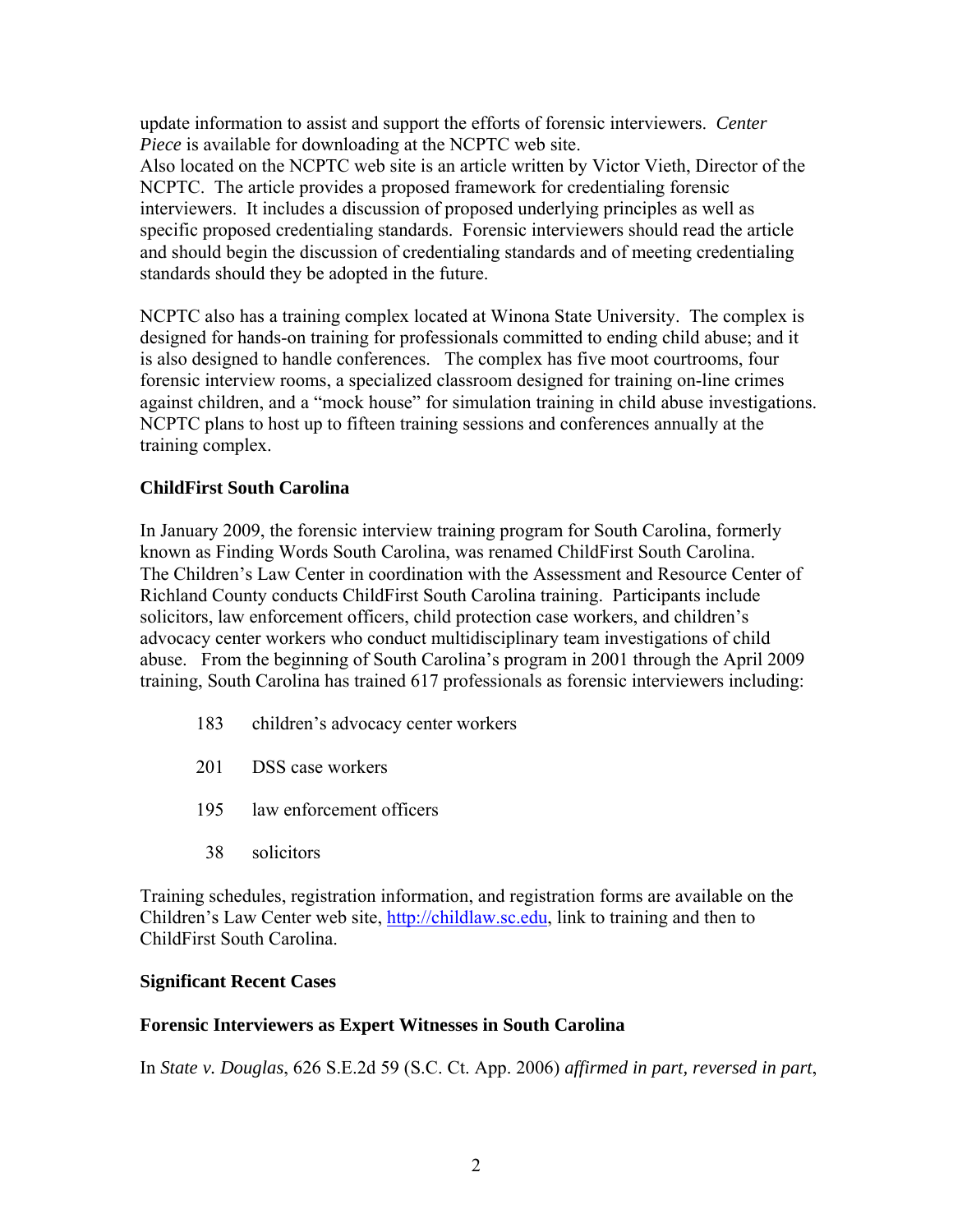671 S.E.2d 606 (2009), the South Carolina Court of Appeals recognized a victim assistance officer employed by a county sheriff as an expert in the field of forensic interviewing. As noted in the citation to the South Carolina Court of Appeals decision, the South Carolina Supreme Court reversed the Court of Appeals decision in part in *State v. Douglas*, 671 S.E.2d 606 (S.C. 2009).

The pertinent facts in *Douglas* were that the victim assistance officer interviewed an eight year old concerning the child's allegations that her stepfather sexually assaulted her when she was seven. In reversing the court of appeal's decision upholding the trial court's qualification of the witness as an expert witness, the South Carolina Supreme Court decided that the testimony provided by the witness was not required to be presented by an expert witness. In footnote 2 of the opinion, the court noted that appellate courts in six other states have upheld qualification of expert witnesses in the field of forensic interviewing. With respect to qualification of forensic interviewers, the court concluded in footnote 2: "Although there may be a case in which qualification of an expert in this field is proper, we find no necessity in the present case."

It is important to note that, while recognizing that the courts of other states recognized forensic interviewers as expert witnesses, the South Carolina Supreme Court's decision did not decide whether forensic interviewing was a valid field of expertise.

While the court of appeals decision in *Douglas* may no longer be cited as precedent for recognition of forensic interviewing as a valid field of expertise in South Carolina, the decision nonetheless provides useful guidance for South Carolina's forensic interviewers and for attorneys who proffer the testimony of forensic interviewers as expert witnesses. That guidance includes a review of the law on expert witnesses, including South Carolina case law. It also includes a discussion of case law in other states which have recognized forensic interviewers as expert witnesses. The opinion provides a detailed summary of the evidence presented at the *Douglas* trial to qualify the expert witness including: testimony concerning the RATAC method of forensic interviewing; experience of the witness as an expert witness; and the initial training and continued efforts of the witness to keep current in the field of forensic interviewing.

In coordination with NCPTC and CornerHouse, ChildFirst South Carolina training will continue to train forensic interviewers so that they have the initial training necessary to be qualified as expert witnesses. Whether a forensic interviewer should testify as a fact witness or as an expert witness in a particular case is the decision of the solicitor in a criminal proceeding or a delinquency proceeding or of the attorney representing DSS in a family court abuse and/or neglect proceeding. That decision will be made based on the facts of each case and on the guidance in the *Douglas* opinions and other precedent.

In determining whether an expert witness in the field of forensic interviewing or another relevant field of expertise may be necessary, the following factors, among others, should be considered: the need for testimony on memory and suggestibility; the need for testimony concerning research supporting the RATAC protocol used in South Carolina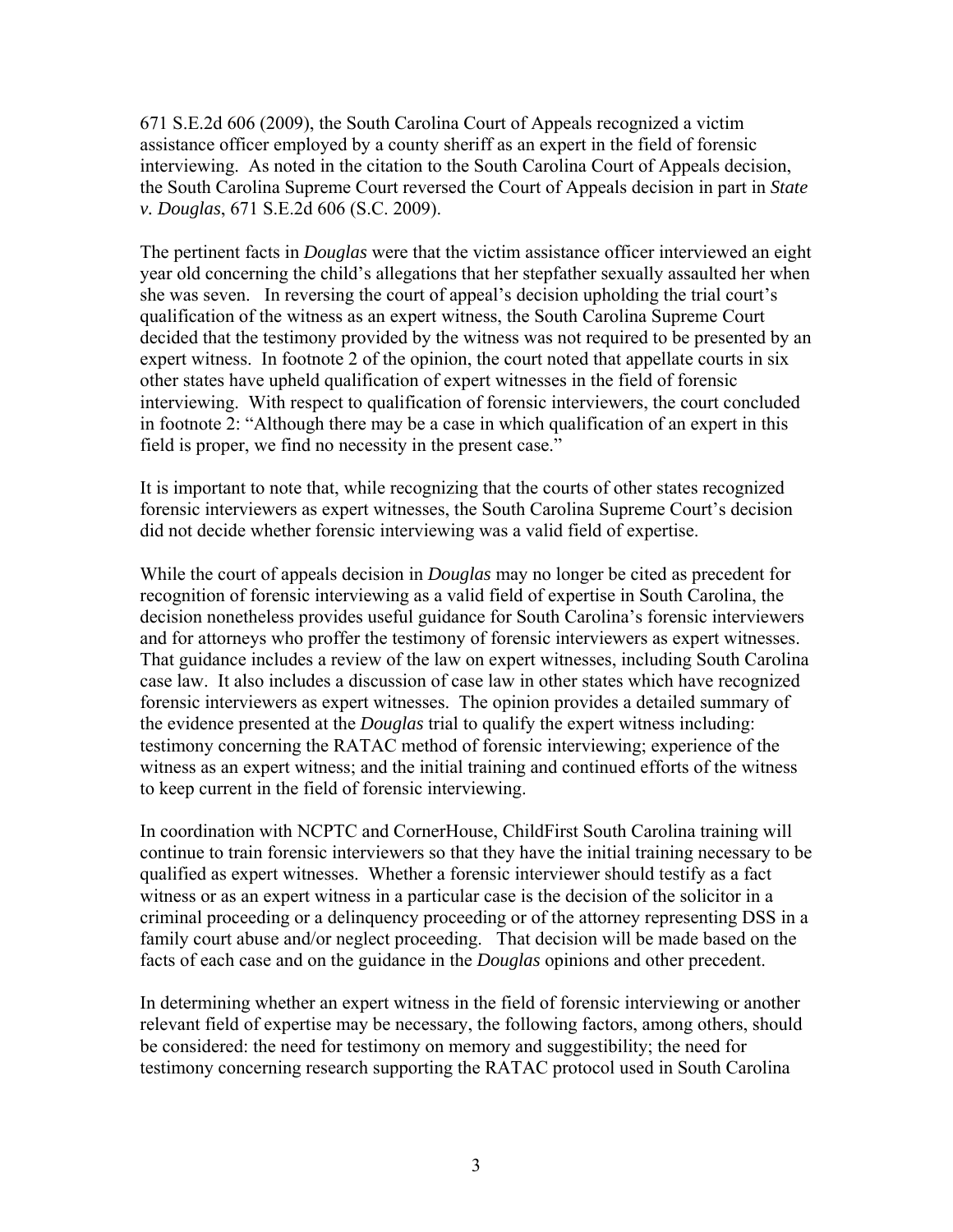forensic interviews; and the need for testimony and behavioral evidence as rape trauma evidence such as permitted by *State v. Schumpert,* 435 S.E.2d 859 (S.C. 1993).

## **S.C. Code § 17-23-175 (Child Hearsay Statute for Criminal Court)**

The South Carolina Court of Appeals in *State v. Bryant*, S.E.2d , 2009 WL 813573 (S.C. App.) filed on March 23, 2009, rejected appellant's challenges to S.C. Code § 17-23-175 which became effective on July 1, 2006. Appellant was convicted of three counts of first degree criminal sexual conduct with a minor and three counts of lewd act on a minor. His sentence included 30 years for each CSC charge and 15 years for each lewd act charge. Appellant challenged admission of videotaped interviews of the three child victims. The court rejected appellant's challenges which were based on the savings clause contained in the statute and on the ex post facto clause of the Constitution.

The savings clause in the statute provides: "The repeal or amendment by this act of any law, whether temporary or permanent or civil or criminal, does not affect pending actions, rights, liabilities founded thereon, or alter, discharge, release, or extinguish any penalty, forfeiture, or liability incurred under the repealed or amended law, unless the repealed or amended provision shall so expressly provide." In rejecting appellant's challenge, the court found that the statute neither repealed nor amended any existing law.

The ex post facto clause of the Constitution provides: "No Bill of Attainder or ex post facto Law shall be passed." In rejecting appellant's ex post facto challenge, the court found that the statute did not violate the ex post facto clause as the statute concerned procedure and did not change a substantial personal right of appellant.

## **Forensic Interviewers in Family Court Abuse and Neglect Proceedings**

In *South Carolina DSS v. Lisa C. et al.*, 669 S.E.2d 647 (S.C. Ct. App. 2008), the South Carolina Court of Appeals considered the provisions of S.C. Code § 19-1-180. S.C. Code § 19-1-180 provides for the admission of out of court statements of children under twelve years of age or who function under twelve years of age in family court abuse and neglect proceedings.

The portion of S.C. Code § 19-1-180 at issue in *Lisa C.* was subsection (G) which provides:

 (G) If the parents of the child are separated or divorced, the hearsay statement shall be inadmissible if (1) one of the parents is the alleged perpetrator of the alleged abuse or neglect and (2) the allegation was made after the parties separated or divorced. Notwithstanding this subsection, a statement alleging abuse or neglect made by a child to a law enforcement official, an officer of the court, a licensed family counselor or therapist, a physician or other health care provider, a teacher, a school counselor, a Department of Social Services staff member, or to a child care worker in a regulated child care facility is admissible under this section.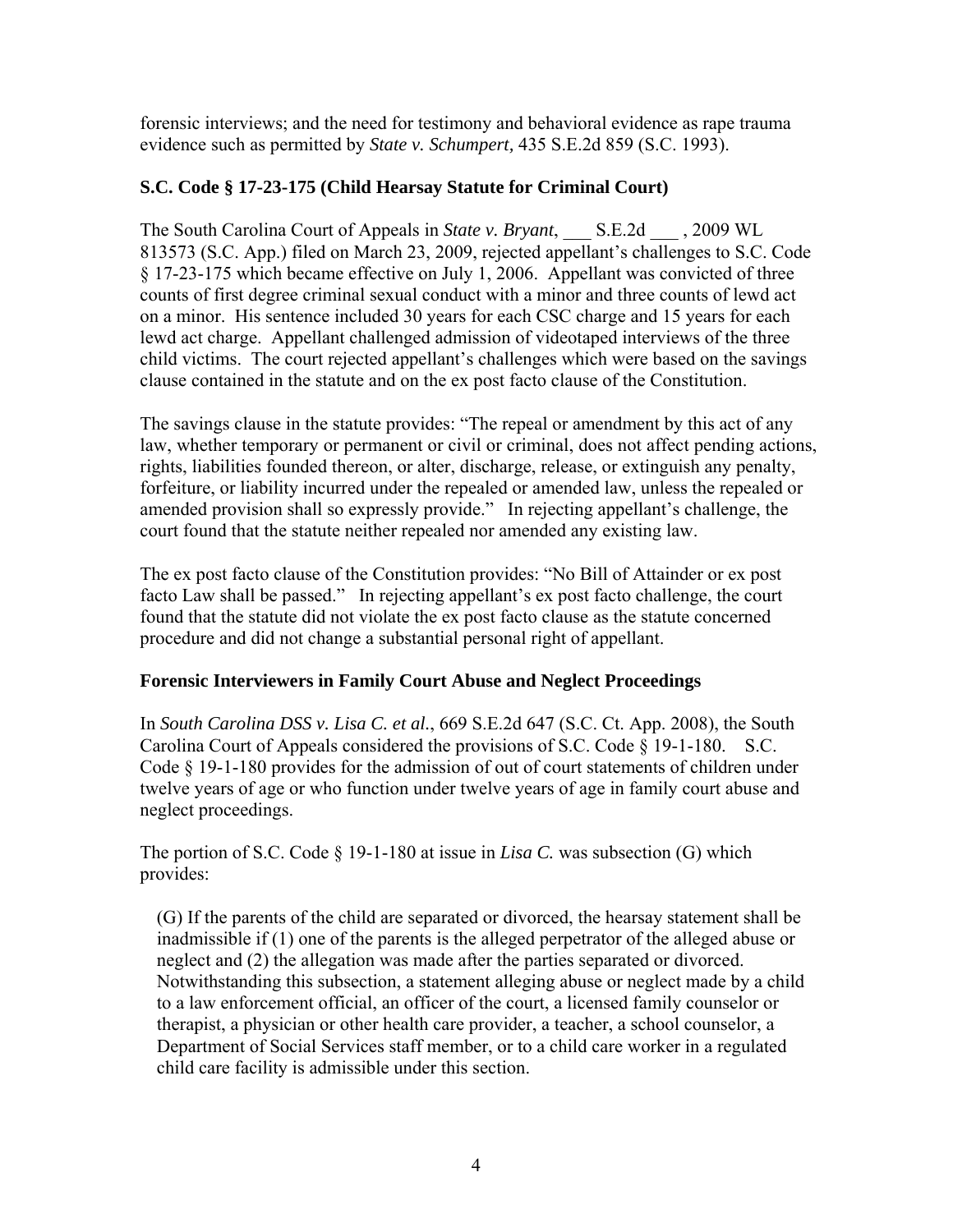The pertinent facts in *Lisa C.* include the following. A witness who had a master's degree and a Ph.D. in clinical psychology but who was not licensed in psychology until the Friday before trial conducted a forensic interview of a child allegedly sexually abused by her father. DSS had filed an intervention action based on allegations that the father posed a threat of abuse or neglect to the child and her sibling. By the time of trial, mother and father had been living separate and apart for approximately three years. At trial, the child revealed no sexual abuse by her father. The child had, however, made disclosures of abuse during a forensic interview which had been conducted after the mother and father separated.

DSS offered the witness who conducted the forensic interview of the child in order to prove the alleged abuse by the father. Although DSS moved to have the witness who conducted the forensic interview qualified as an expert witness and laid a foundation for such qualification, including the witness' education and experience, the court did not qualify the witness as an expert witness.

The court of appeals held the trial court erred in admitting the forensic interviewer's testimony concerning the child's forensic interview. The court's decision was based on its interpretation of S.C. Code § 19-1-180(G). Section (G) applied because the parties were separated and the allegations which led to the DSS intervention were made against the father after the parties separated. The statutory exception for admission in those circumstances requires the statement to be made to a "licensed family counselor or therapist" or other specified categories of professionals. The witness who conducted the forensic interview was not licensed at the time she interviewed the child and did not otherwise fit into a specified category of professionals listed in subsection (G).

*Lisa C.* is a narrow holding that **does not** apply to all forensic interviews. First, it does not apply to forensic interviews which may be introduced in criminal prosecutions. Footnote 1 of the court's opinion makes that clear:

 Before we begin our analysis, we emphasize this case involves the interpretation of a very specific statute dealing with the introduction of a child's hearsay statements in the context of a DSS intervention action. **Any conclusions should be strictly ascribed to the applications of this statute and should not be extrapolated with respect to the admission or exclusion of hearsay statements in the criminal context.** (emphasis added)

Second, the limitations of *Lisa C.* do not apply in a family court case involving the out of court statement of a child under twelve pursuant to S.C. Code § 19-1-180 in circumstances where the provisions of S.C. Code § 19-1-180(G) are not involved.

For example, if the parents of the child are not separated or divorced, section (G)'s requirements for a licensed family counselor or therapist would not apply. Even if the parties are separated or divorced, the section (G) requirements for a licensed family counselor or family therapist apply only when the alleged perpetrator is one of the parents AND the allegation is made after the parents separated or divorced.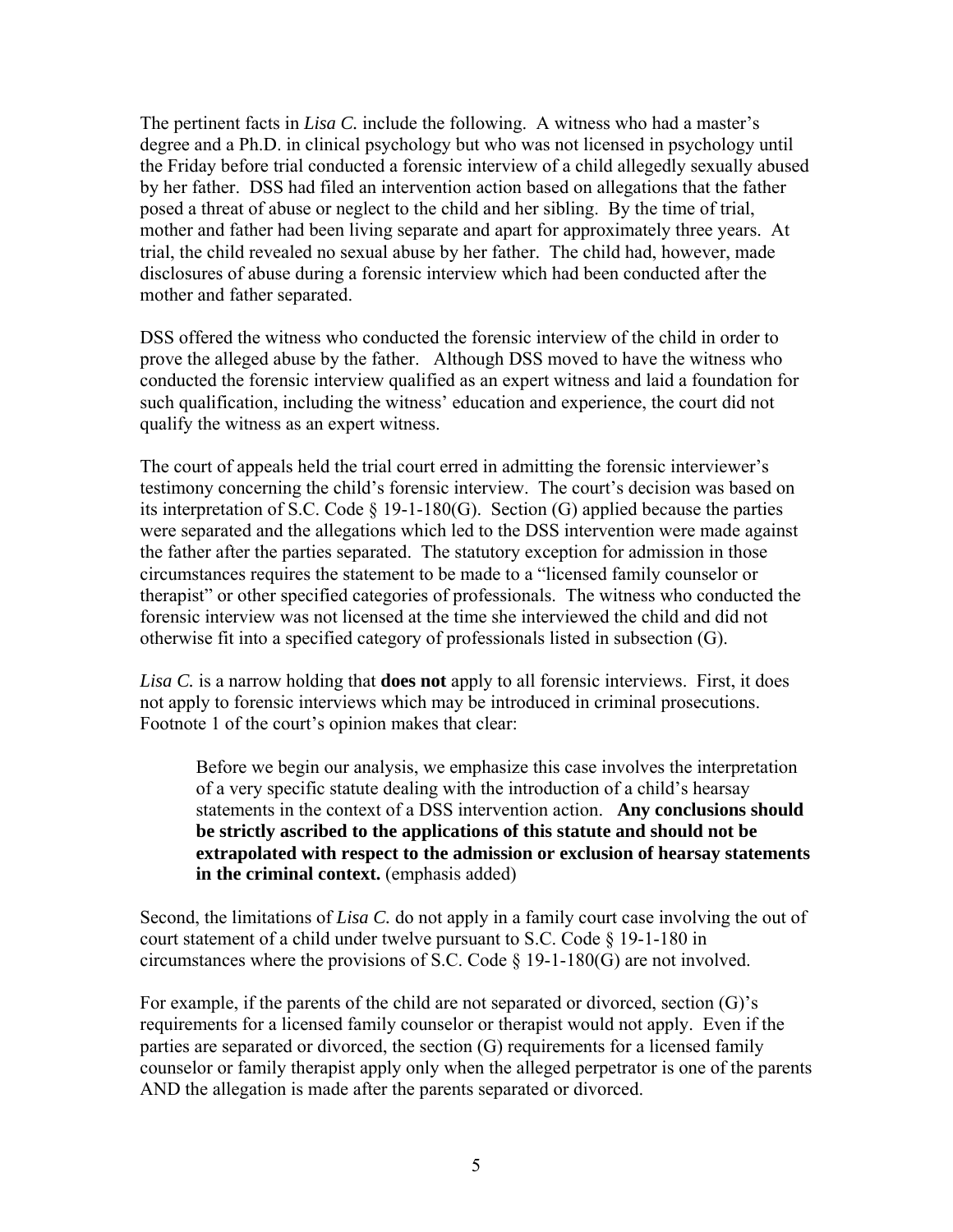Assuming a professional interviewing a child becomes involved in a situation controlled by *Lisa C.* (that is, a situation involving the provisions of S.C. Code § 19-1-180(G)) and the interviewer is not a licensed family counselor or therapist or other professional specified in the section  $(G)$ , the interviewer may seek the assistance of a multidisciplinary team (MDT) which has members who have the qualifications specified in S.C. Code § 19-1-180 (G). As set forth above, Section (G)'s list of professionals includes: law enforcement official; officer of the court; licensed family counselor or therapist; physician or other health care provider; teacher; school counselor; DSS staff member; or child care worker in a regulated child care facility.

While *Lisa C*. involved S.C. Code § 19-1-180 which controls admission of out of court statements of certain children under twelve in family court abuse and neglect cases, S.C. Code § 17-23-175 controls admission of such statements in general sessions court and in juvenile proceedings. For quick reference to both laws, the appendix to this infopac has a side by side comparison of the statutes.

## **Testimony on the Credibility of a Child Witness**

The opinions in both *Douglas* and *Lisa C.* addressed issues raised by testimony of the forensic interviewer concerning the credibility of child victims. The general rule in South Carolina is that a professional such as a forensic interviewer may not improperly vouch for a victim's credibility. Cases applying that rule include *State v. Dempsey*, 532 S.E.2d 306 (S.C. Ct. App. 2000) and *State v. Dawkins*, 377 S.E.2d 298 (S.C. 1989).

In *Douglas*, the alleged vouching testimony on the part of the forensic interviewer included:

 I'm introducing myself to her, telling her what my role is and going over the rules of the interview, we talk a lot about telling the truth and telling a lie and we make an agreement with each other that I will tell her the truth and that she will tell the truth, if we get past that, if the child agrees to do that, we go on.

Following the description of the interview process, the forensic interviewer testified that she met with the investigating officer and recommended that the victim "be taken for a medical exam at the Durant Center."

With respect to that testimony, the court of appeals stated, "Although the jury could infer that [the witness] thought the victim told her the truth about being molested . . . . [The witness] did not express her opinion as to whether or not the victim told her the truth during the interview." With respect to the court of appeals statement concerning the inference a jury could draw from the witness' statement, the South Carolina Supreme Court stated, "There is no evidence whatsoever that [the witness] believed the Victim to be telling the truth. Accordingly, the Court of Appeals' holding that the only reasonable inference is that [the witness] believed Victim was telling the truth is reversed."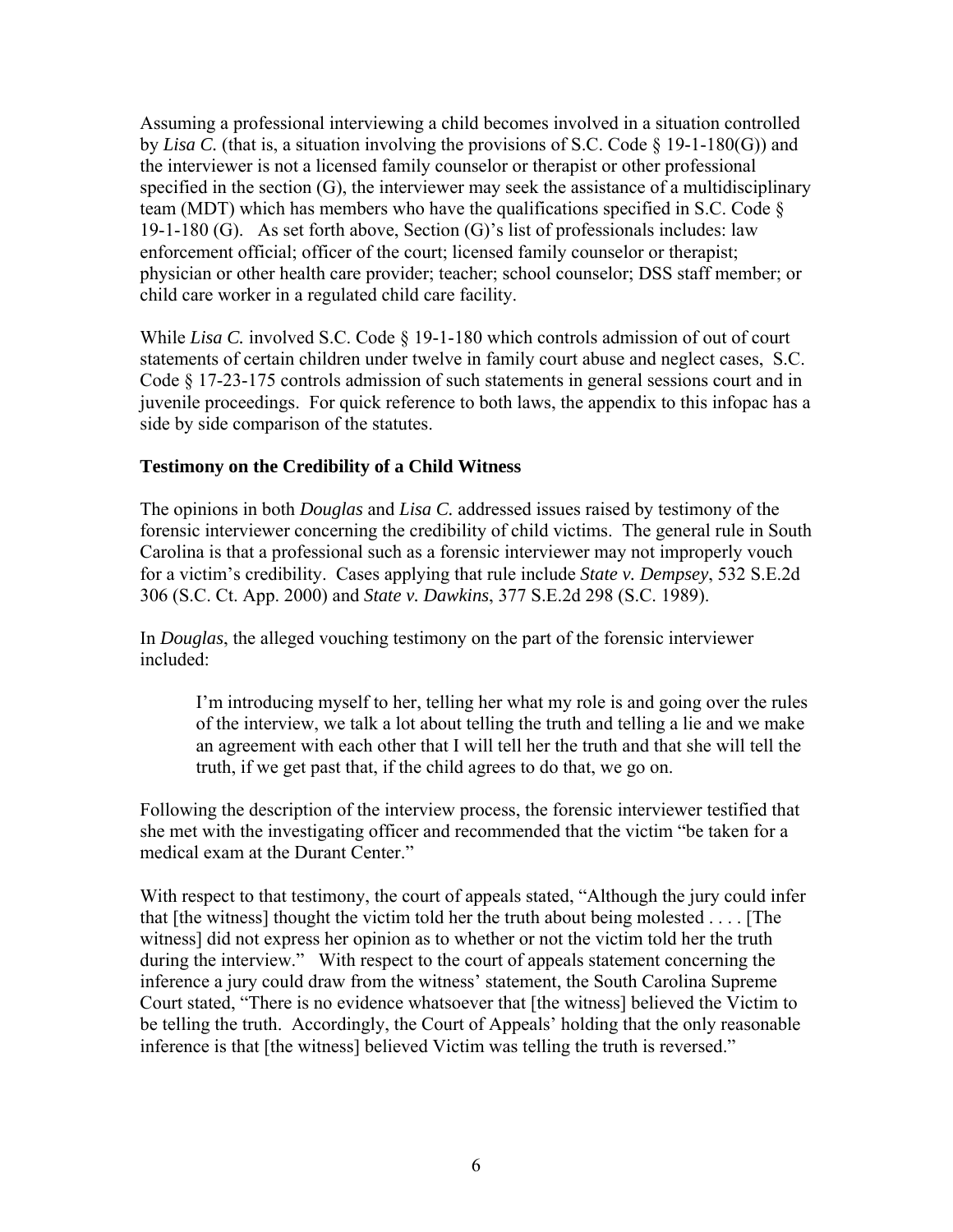Following *Douglas*, a forensic interviewer may explain the interview process and may testify as to referring a child for a medical examination following an interview. *Douglas* cautions, however, against a forensic interviewer testifying that the interviewer believed the child victim's disclosures during the interview.

In the *Lisa C*. case discussed above, the court addressed alleged vouching testimony which included: forensic interviewer testimony that, "the child had no apparent motivation … to have a false allegation"; and the child gave a "consistent disclosure". While noting that it is improper under South Carolina law for a psychologist to comment on the truthfulness of a child's accusations of abuse, the court in *Lisa C.* held that the father waived any impropriety by failing to object.

The forensic interviewer in *Lisa C.* also testified that the child gave a "consistent disclosure about her putting a card in her vaginal area bitting [sic] her butt and putting a car in her rectum". The forensic interviewer testified that, based on the consistent disclosure, she recommended therapy for the child. The court held such testimony was inadmissible, noting "[The witness] testimony seems to fill the inferential gap that made Herod's testimony in *Douglas* admissible. There is little doubt [the witness] found the Child's testimony to be credible, and testimony to that effect is inadmissible."

South Carolina case law does recognize an exception to the prohibition against commenting on the credibility of a victim when the defense opens the door for such testimony. In *State v. White, 605 S.E.2d 540 (S.C 2004),* a psychotherapist who counseled the adult victim of sexual assault was qualified as an expert in post-traumatic stress disorder and the assessment and treatment of sexual abuse. In response to crossexamination questions, the expert testified that she had cases in which she did not believe the victims. The expert testified on redirect that she believed the victim in this case. The South Carolina Supreme Court upheld admission of the expert's testimony that she believed the victim because the cross-examination questions opened the door for that testimony.

#### **Rule of Evidence 801 South Carolina Rules of Evidence**

*State v. Kirton,* 671 S.E.2d 107 (S.C. Ct. App. 2008) addressed the appeal of a conviction for criminal sexual conduct with a minor in the second degree. In that case, a medical doctor conducted a forensic interview of the thirteen year old child victim as well as a medical examination of the child.

Appellant challenged his conviction on several grounds including that the forensic interviewer's testimony went beyond the corroborative testimony allowed by Rule 801(d)(1)(D), SCRE. The rule states in pertinent part:

(d) Statements Which Are Not Hearsay. A statement is not hearsay if –

 (1) Prior Statement by Witness. The declarant testifies at the trial or hearing and is subject to cross-examination concerning the statement, and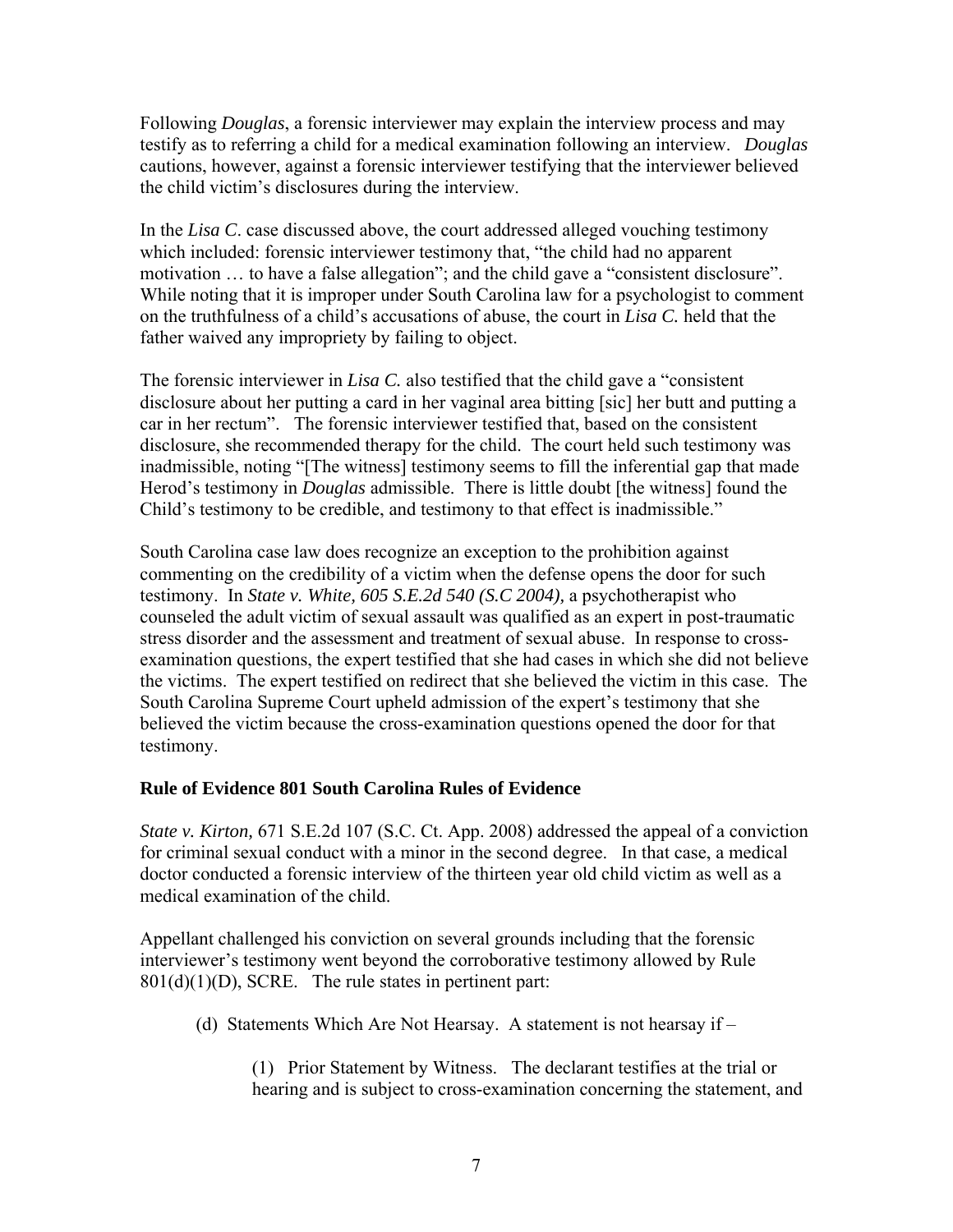the statement is  $\dots$  (D) consistent with the declarant's testimony in a criminal sexual conduct case or attempted criminal sexual conduct case where the declarant is the alleged victim and the **statement is limited to the time and place of the incident** . . . . (emphasis added)

One portion of the challenged testimony included the forensic interviewer testifying concerning when the abuse began. The child victim informed the forensic interviewer that the first time the abuse occurred was when the child was seven and the last time was about four weekends before the interview. The forensic interviewer's trial testimony included those statements of the child. The other portion of the challenged testimony included the forensic interviewer's testimony that her medical findings were consistent with the forensic interview conducted with the victim.

The court of appeals found that the challenged statements were not improper hearsay testimony. The first challenged statement was not improper hearsay because it contained only the date or time frame of the abuse. The second challenged statement was not hearsay because, as explained by the court:

 The second instance involved testimony regarding the medical findings by [the witness]. This testimony was properly admitted as evidence used by the expert witness in forming her opinion that the medical findings were consistent with the interview conducted with the Victim. [The witness] explained why the statements and medical findings were significant. The testimony was admitted as forming the basis of her opinion and not for the truth of the matter asserted.

#### **Summary**

The cases discussed above highlight the need for conscientious pretrial preparation between the forensic interviewer and the attorney responsible for trying the case (in criminal prosecutions and delinquency proceedings the attorney will be the solicitor; in family court abuse and neglect cases the attorney will be the DSS county attorney or a contract attorney). As demonstrated by the cases recently decided by the South Carolina Supreme Court and South Carolina Court of Appeals, legal issues involved in the testimony of forensic interviewers may be complicated. The attorney and forensic interviewer must have a common understanding about the testimony to be presented through the forensic interviewer, including whether the forensic interviewer will be offered as an expert witness. The attorney and the forensic interviewer must also be mindful of the limitations upon expert witness testimony, including limitations imposed by rules of evidence and case law.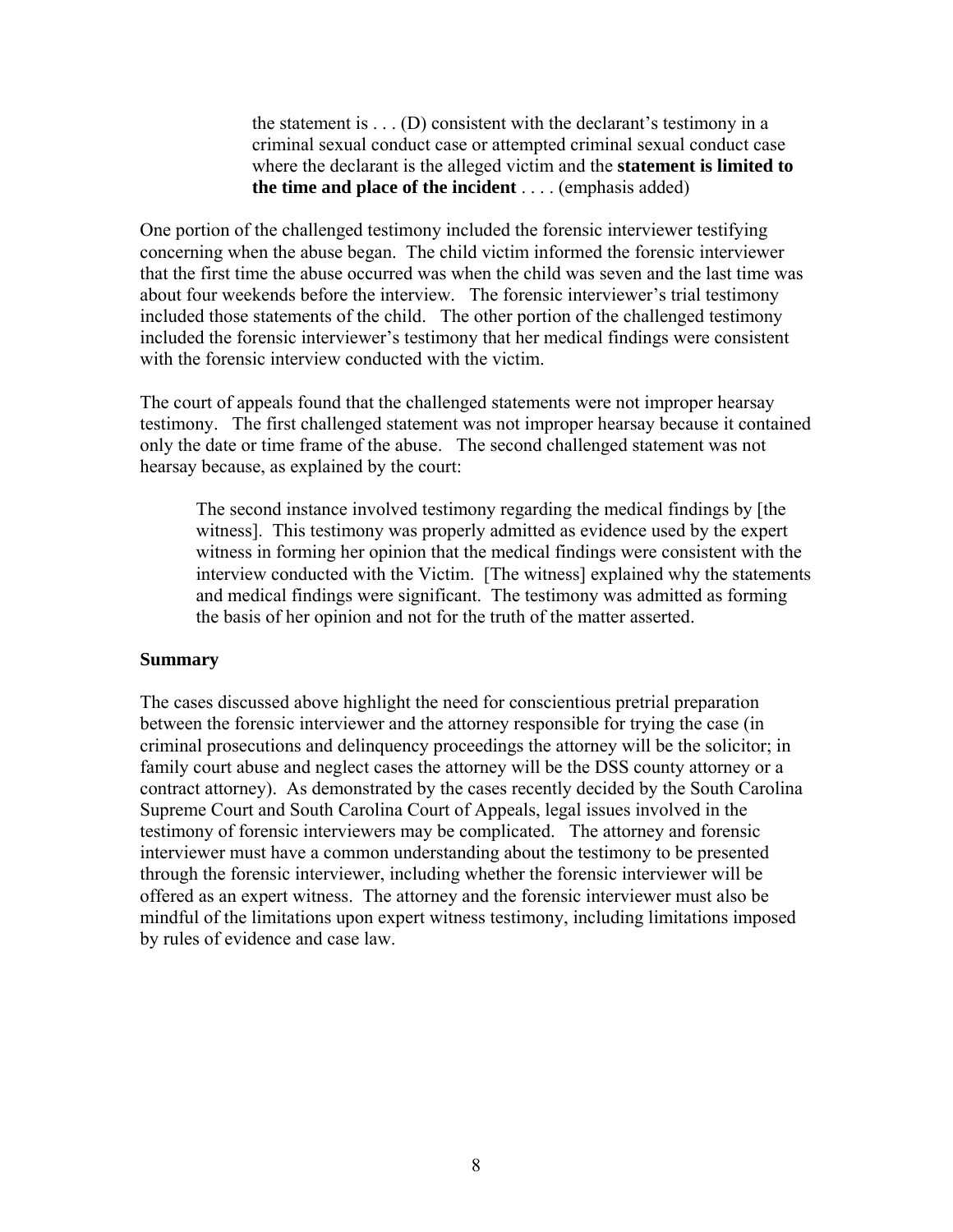# **APPENDIX: COMPARISON OF S.C. CODE § 19-1-180 WITH S.C. CODE § 17- 23-175**

Comparison of child hearsay statute for criminal court and delinquency proceedings with child hearsay statute for family court abuse and neglect proceedings

| S.C. Code § 17-23-175                                                                                                                                                                                                                                                                                                                                                                                                                                                                                                                                                                                                                                                                                                                                                                                                                                                                                          | S.C. Code § 19-1-180                                                                                                                                                                                                                                                                                                                                                                                                                                                                                                                                                                                                                                                                                                                                                                                                                                                                                             |
|----------------------------------------------------------------------------------------------------------------------------------------------------------------------------------------------------------------------------------------------------------------------------------------------------------------------------------------------------------------------------------------------------------------------------------------------------------------------------------------------------------------------------------------------------------------------------------------------------------------------------------------------------------------------------------------------------------------------------------------------------------------------------------------------------------------------------------------------------------------------------------------------------------------|------------------------------------------------------------------------------------------------------------------------------------------------------------------------------------------------------------------------------------------------------------------------------------------------------------------------------------------------------------------------------------------------------------------------------------------------------------------------------------------------------------------------------------------------------------------------------------------------------------------------------------------------------------------------------------------------------------------------------------------------------------------------------------------------------------------------------------------------------------------------------------------------------------------|
| Court:                                                                                                                                                                                                                                                                                                                                                                                                                                                                                                                                                                                                                                                                                                                                                                                                                                                                                                         | Court:                                                                                                                                                                                                                                                                                                                                                                                                                                                                                                                                                                                                                                                                                                                                                                                                                                                                                                           |
| general sessions and delinquency proceeding in<br>family court                                                                                                                                                                                                                                                                                                                                                                                                                                                                                                                                                                                                                                                                                                                                                                                                                                                 | family court abuse and neglect proceeding pursuant<br>to S.C. Code § 63-7-20                                                                                                                                                                                                                                                                                                                                                                                                                                                                                                                                                                                                                                                                                                                                                                                                                                     |
| Age of child:                                                                                                                                                                                                                                                                                                                                                                                                                                                                                                                                                                                                                                                                                                                                                                                                                                                                                                  | Age of child:                                                                                                                                                                                                                                                                                                                                                                                                                                                                                                                                                                                                                                                                                                                                                                                                                                                                                                    |
| under twelve or functions cognitively, adaptively, or<br>developmentally under age 12 at the time of making<br>the statement<br><b>AND</b><br>the child is the alleged victim of or witness to a<br>criminal act for which the defendant upon<br>conviction would be required to register as a sex<br>offender                                                                                                                                                                                                                                                                                                                                                                                                                                                                                                                                                                                                 | under twelve or functions cognitively, adaptively, or<br>developmentally under age 12 at the time the family<br>court proceeding is brought                                                                                                                                                                                                                                                                                                                                                                                                                                                                                                                                                                                                                                                                                                                                                                      |
| Child's out of court statement is admissible if:                                                                                                                                                                                                                                                                                                                                                                                                                                                                                                                                                                                                                                                                                                                                                                                                                                                               | Child's out of court statement is admissible if:                                                                                                                                                                                                                                                                                                                                                                                                                                                                                                                                                                                                                                                                                                                                                                                                                                                                 |
| • statement was given in response to questioning<br>conducted during an investigative interview of the<br>child<br>Investigative interview is questioning of a child by a<br>law enforcement officer, a DSS case worker, or<br>other professional interviewing the child on behalf<br>of law enforcement or DSS or in response to a<br>suspected case of child abuse<br>• an audio and visual recording of the statement is<br>preserved on film, videotape, or other electronic<br>means except as set forth below<br>• child testifies at the proceeding and is subject to<br>cross-examination on the elements of the offense<br>and the making of the out of court statement<br>• the court finds in a hearing conducted outside the<br>presence of the jury that the totality of the<br>circumstances surrounding the making of the<br>statement provides particularized guarantees of<br>trustworthiness | • child testifies at the proceeding or testifies by<br>means of videotaped deposition or closed circuit<br>television, and, at the time of the testimony of the<br>child is subject to cross-examination about the<br>statement<br><b>OR</b><br>• the child is found by the court to be unavailable to<br>testify on any of the following grounds:<br>- the child's death<br>- the child's physical or mental disability<br>- the existence of a privilege involving the child<br>- the child's incompetence, including the child's<br>inability to communicate about the offense because<br>of fear<br>- substantial likelihood that the child will suffer<br>severe emotional trauma from testifying at the<br>proceeding or by means of videotaped deposition or<br>closed-circuit television AND<br>- the child's out of court statement is shown to<br>possess particularized guarantees of trustworthiness |
|                                                                                                                                                                                                                                                                                                                                                                                                                                                                                                                                                                                                                                                                                                                                                                                                                                                                                                                |                                                                                                                                                                                                                                                                                                                                                                                                                                                                                                                                                                                                                                                                                                                                                                                                                                                                                                                  |
|                                                                                                                                                                                                                                                                                                                                                                                                                                                                                                                                                                                                                                                                                                                                                                                                                                                                                                                |                                                                                                                                                                                                                                                                                                                                                                                                                                                                                                                                                                                                                                                                                                                                                                                                                                                                                                                  |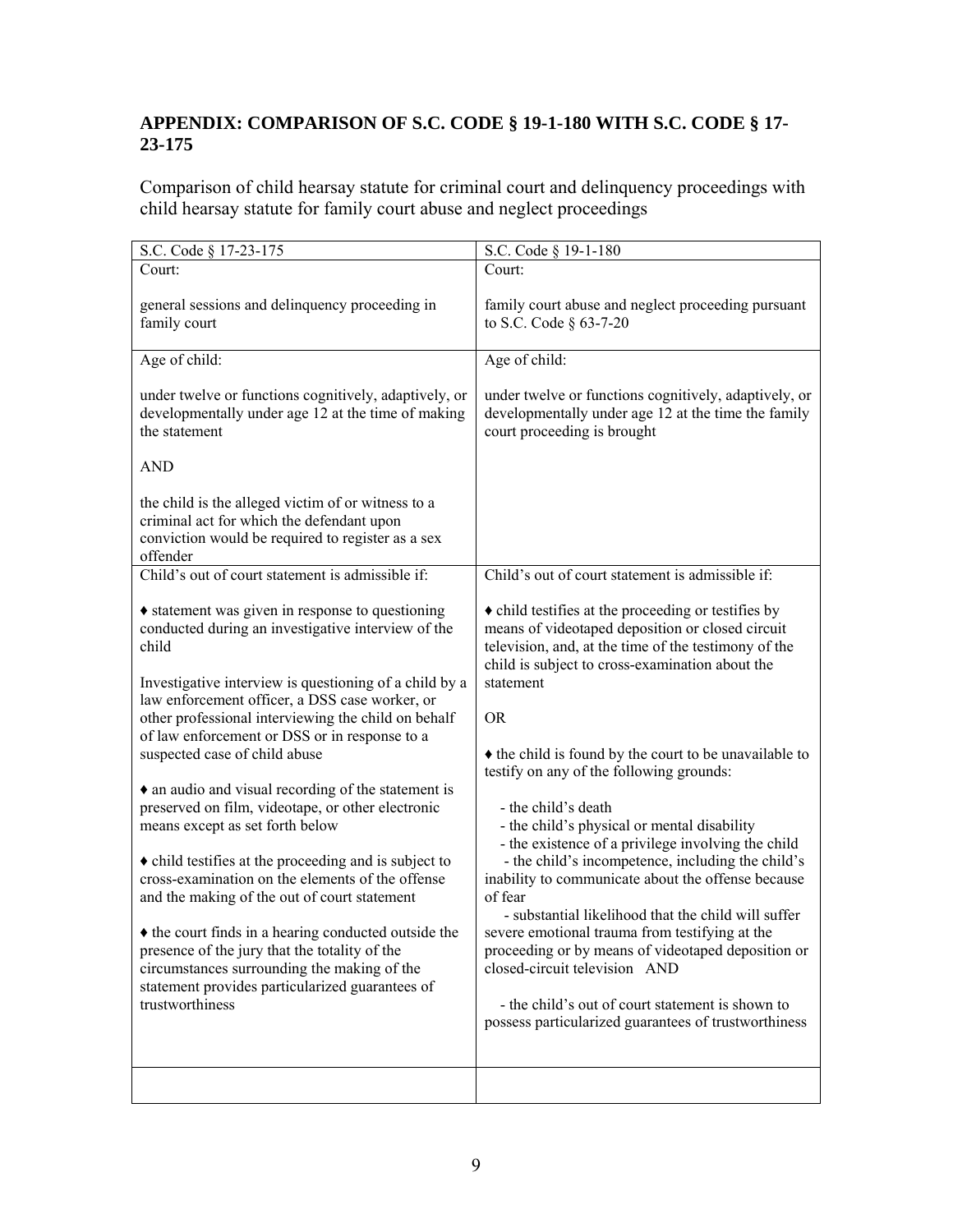| Particularized guarantees of trustworthiness, factors                                                                                                                                                                                                                                                                                                                                                                                                                                                                                                                                                                                                                                                                                                                                                                                                                                |
|--------------------------------------------------------------------------------------------------------------------------------------------------------------------------------------------------------------------------------------------------------------------------------------------------------------------------------------------------------------------------------------------------------------------------------------------------------------------------------------------------------------------------------------------------------------------------------------------------------------------------------------------------------------------------------------------------------------------------------------------------------------------------------------------------------------------------------------------------------------------------------------|
|                                                                                                                                                                                                                                                                                                                                                                                                                                                                                                                                                                                                                                                                                                                                                                                                                                                                                      |
| to consider include bit not limited to:<br>• child's personal knowledge of the event<br>• age and maturity of child<br>$\triangle$ certainty that the statement was made, including<br>the credibility of the person testifying about the<br>statement<br>• any apparent motive the child may have to falsify<br>or distort the event, including bias, corruption, or<br>coercion<br>• whether more than one person heard the statement<br>$\bullet$ whether the child was suffering pain or distress<br>when making the statement<br>• the nature and duration of any alleged abuse<br>• whether the child's young age makes it unlikely<br>that the child fabricated a statement that represents a<br>graphic, detailed account beyond the child's<br>knowledge and experience<br>• whether the statement has a ring of verity, has<br>internal consistency or coherence, and uses |
| terminology appropriate to the child's age<br>$\bullet$ whether extrinsic evidence exists to show the<br>defendant's opportunity to commit the act<br>complained of in the child's statement                                                                                                                                                                                                                                                                                                                                                                                                                                                                                                                                                                                                                                                                                         |
| The proponent of the statement must inform the                                                                                                                                                                                                                                                                                                                                                                                                                                                                                                                                                                                                                                                                                                                                                                                                                                       |
| adverse party of the proponents's intention to offer<br>the statement and the content of the statement<br>sufficiently in advance of the proceeding to provide<br>the defendant with a fair opportunity to prepare a<br>response to the statement before the proceeding at<br>which it is offered                                                                                                                                                                                                                                                                                                                                                                                                                                                                                                                                                                                    |
| If a child is twelve or older, an adverse party may<br>challenge the finding that the child functions<br>cognitively, adaptively, or developmentally under<br>the age of twelve                                                                                                                                                                                                                                                                                                                                                                                                                                                                                                                                                                                                                                                                                                      |
| No equivalent provision                                                                                                                                                                                                                                                                                                                                                                                                                                                                                                                                                                                                                                                                                                                                                                                                                                                              |
|                                                                                                                                                                                                                                                                                                                                                                                                                                                                                                                                                                                                                                                                                                                                                                                                                                                                                      |
|                                                                                                                                                                                                                                                                                                                                                                                                                                                                                                                                                                                                                                                                                                                                                                                                                                                                                      |